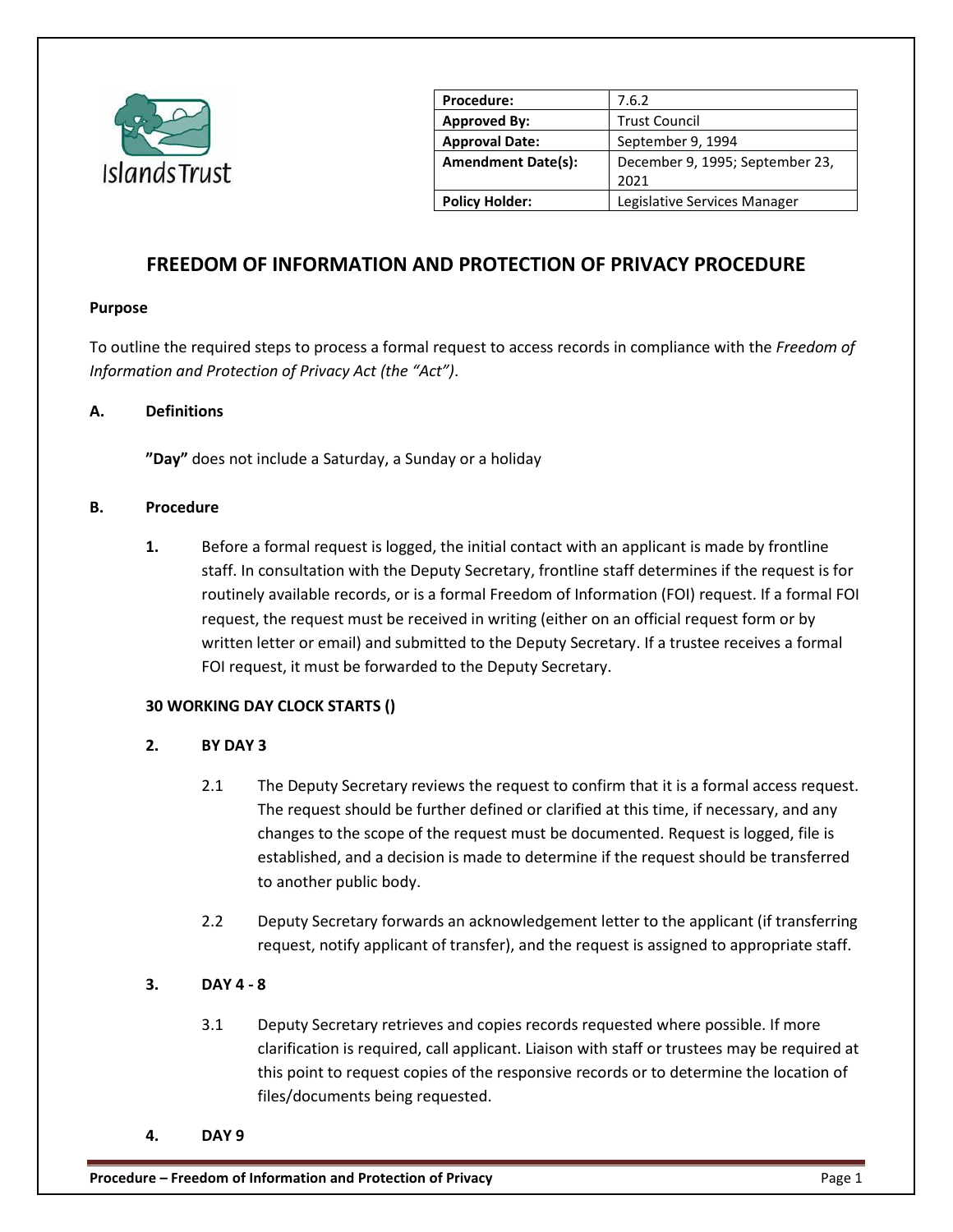- 4.1 Deputy Secretary conducts a preliminary assessment of the records and:
	- 4.1.1 Considers fee estimate. If fee deposit is applicable, Deputy Secretary sends notice to applicant, and suspends processing until deposit is received.
	- 4.1.2 Considers transferring request to another public body. Within 20 working days after a request for records is received the final decision on whether to transfer request to another public body must be made. Deputy Secretary sends notice of transferring an access request at this time, if required.
	- 4.1.3 Considers if third party notice is required. Deputy Secretary sends notice to third parties if required in accordance with Section 23(3) of the Act. The third party has 20 working days to respond.
- 4.2 If third party notice is required, the time limit under Section 24 of the Act is in effect. If applicable, third party records must be provided to the applicant within 30 working days from the date of third party notice.
- 4.3 If a fee deposit is required, the response time clock stops until the fee deposit is received.

## **5. DAY 13**

5.1 By end of 13th working day, the preliminary assessment should be complete, and any decisions on fees, consultations, and time extensions should be made.

# **6. DAY 14 - 18**

6.1 Deputy Secretary performs a detailed line-by-line review of records and applies any exceptions in the Act. In considering records, the Deputy Secretary must decide if, at this time, there should be any further consultations with third parties or if additional internal and external public bodies should be consulted.

# **7. DAY 19 - 29**

- 7.1 Day 29 is the deadline for responses from third parties. Complete review of third party representations by the end of day 29.
- 7.2 Deputy Secretary performs a final analysis of records being provided to applicant. In the case of complex requests, the Deputy Secretary should confer with the Head in making the final decision on the response.
- 7.3 At this time, exceptions in records are severed by the Head, if necessary.

# **8. DAY –29 - 30**

8.1 Deputy Secretary sends response letter to applicant and encloses records. Applicant should be informed of any severing decisions which were made.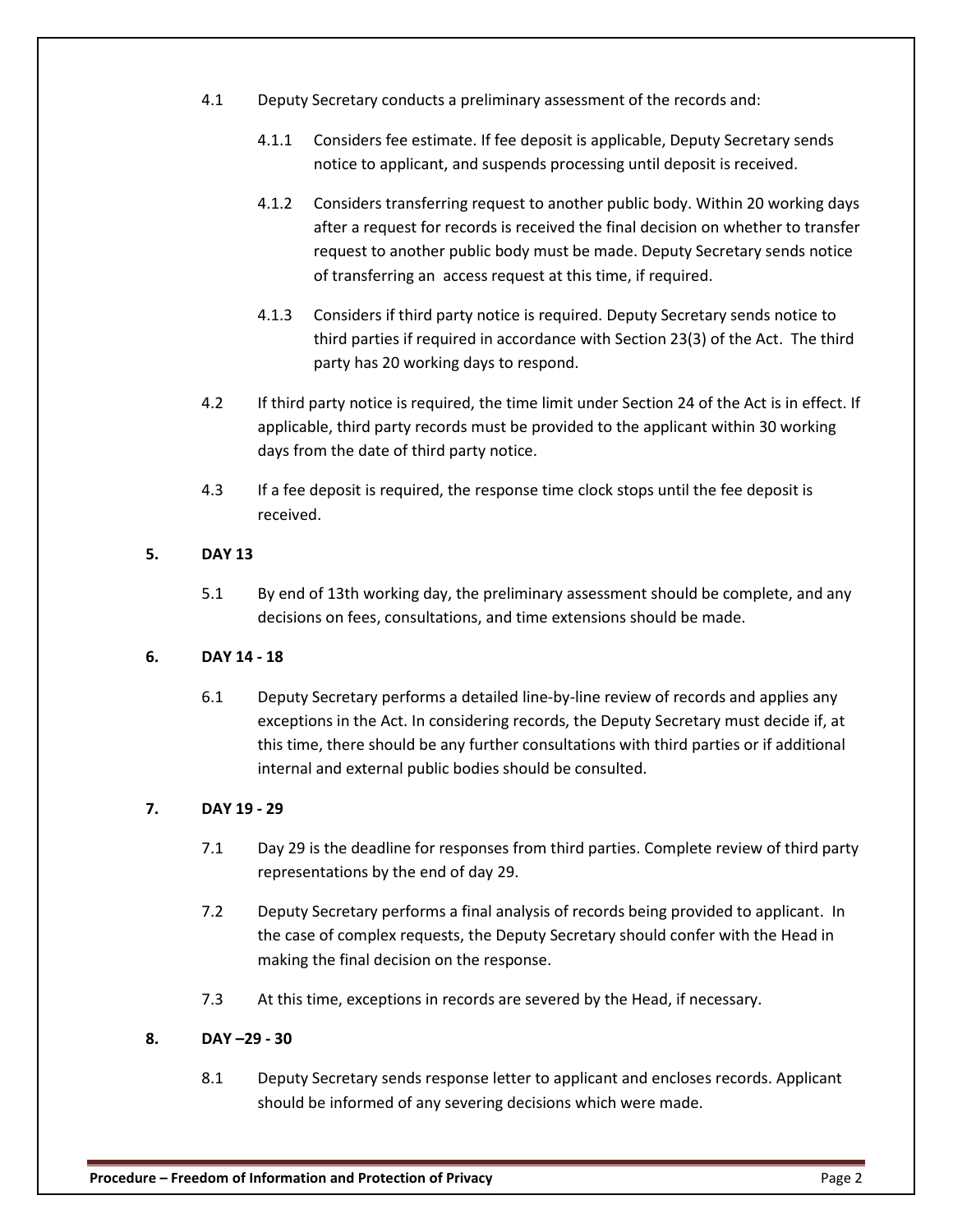- 8.2 Day 27 is the last day on which a request for permission for an additional time extension can be sent to the Commissioner.
- 8.3 At this time, collect fee balance owing (if applicable) suspend processing until fee balance is received (response time clock stops until fee balance received).

## **9. REVIEW OF HEAD'S DECISION BY COMMISSIONER**

- 9.1 A request for a review of a decision of the Head by the Commissioner must be delivered to the Commissioner by the applicant within 30 days after the person asking for the review is notified of the decision of the Head. Once the Commissioner's Office receives a request for review, the Commissioner must give a copy to the Head of the Islands Trust and to any other person that the Commissioner considers appropriate.
- 9.2 If an appeal has not been requested by the applicant after 30 days of the Head's decision regarding an applicant's access request, the file is closed.
- 9.3 If the applicant requests an appeal or submits a complaint to the Commissioner within the 30 day notification period, the following takes place:
	- 9.3.1 A Portfolio Officer in the Commissioner's Office will contact the Deputy Secretary, and ask for a summary of the Islands Trust's decision relating to the request. The Deputy Secretary will contact the necessary staff and/or trustees to obtain relevant input and provide a comprehensive summary to the Portfolio Officer.
	- 9.3.2 Background information from trustees, staff or legal counsel may be provided to the Portfolio Officer along with the summary.
	- 9.3.3 If the appeal or complaint is settled through mediation with the Portfolio Officer, the Deputy Secretary closes the file, and informs the necessary staff and/or trustees.
	- 9.3.4 If the appeal or complaint is not settled through mediation, the Commissioner must conduct an inquiry. The Commissioner has broad discretion to determine how the inquiry will be conducted. The following applies:
		- 9.3.4.1 On receiving a request for a review, the Commissioner must give a copy of the request to the Islands Trust and any other person that the Commissioner considers appropriate.
		- 9.3.4.2 The Commissioner must conduct an inquiry and may decide all questions of fact and law arising in the course of the inquiry.
		- 9.3.4.3 The inquiry may be conducted in private.
		- 9.3.4.4 The person who asked for the review, the FOI Head of the Islands Trust, and any person given a copy of the request for review, must be given an opportunity to make representations of the Commissioner